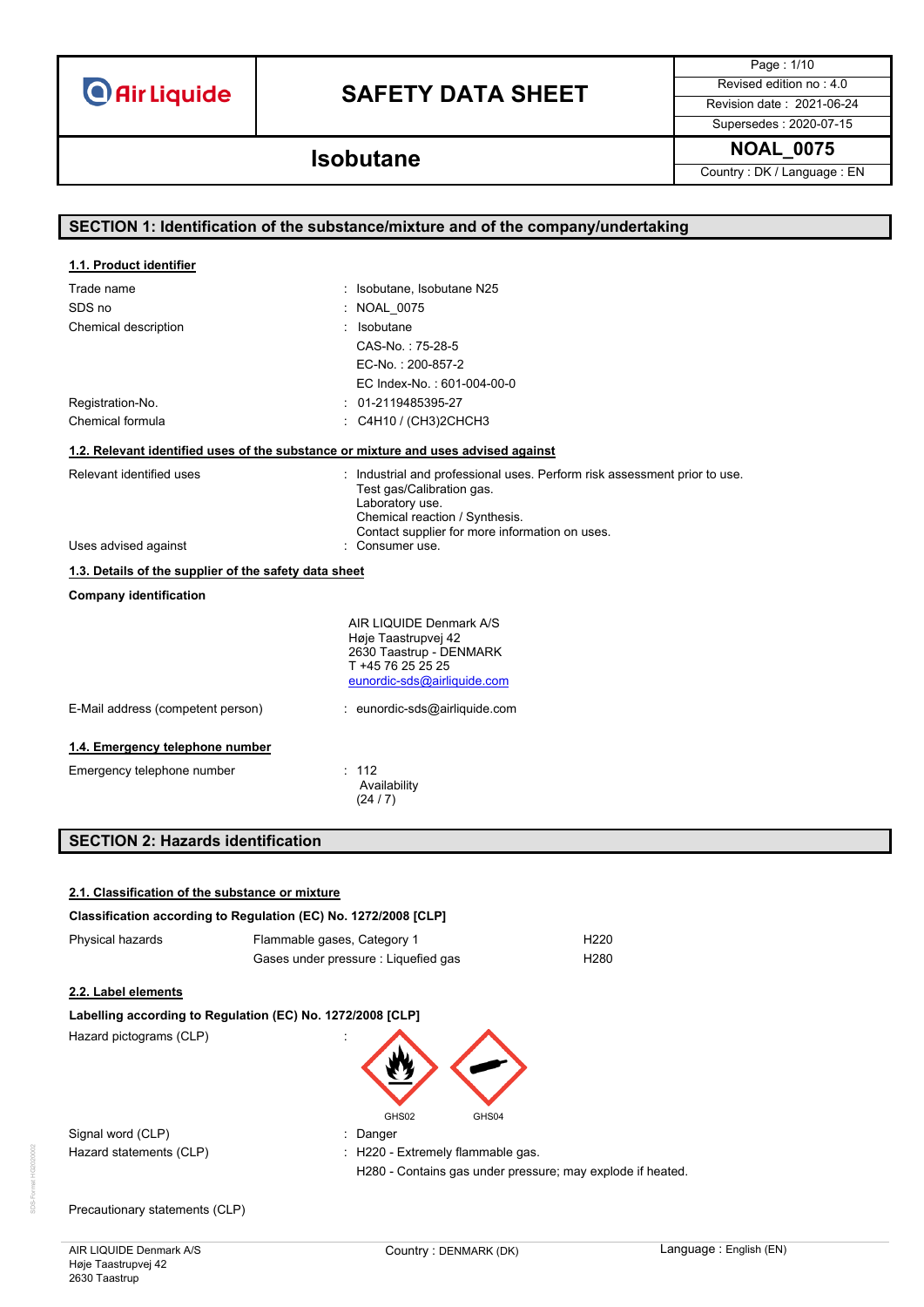

Page : 2/10 Supersedes : 2020-07-15

### **NOAL\_0075 Isobutane**

Country : DK / Language : EN

- Prevention : P210 Keep away from heat, hot surfaces, sparks, open flames and other ignition sources. No smoking. - Response : P377 - Leaking gas fire: Do not extinguish, unless leak can be stopped safely. P381 - In case of leakage, eliminate all ignition sources.
	- Storage : P403 Store in a well-ventilated place.

#### **2.3. Other hazards**

: Contact with liquid may cause cold burns/frostbite.

#### **SECTION 3: Composition/information on ingredients**

#### **3.1. Substances**

| <b>Name</b> | <b>Product identifier</b>                                                                                     | Composition [V-%]: | <b>Classification according to</b><br><b>Regulation (EC) No. 1272/2008 [CLP]</b> |
|-------------|---------------------------------------------------------------------------------------------------------------|--------------------|----------------------------------------------------------------------------------|
| Isobutane   | (CAS-No.) 75-28-5<br>(EC-No.) 200-857-2<br>(EC Index-No.) 601-004-00-0<br>(Registration-No.) 01-2119485395-27 | 100                | Flam. Gas 1, H220<br>Press. Gas (Lig.), H280                                     |

*Contains no other components or impurities which will influence the classification of the product.*

#### : Not applicable. **3.2. Mixtures**

#### **SECTION 4: First aid measures**

#### **4.1. Description of first aid measures**

| - Inhalation                                                     | : Remove victim to uncontaminated area wearing self contained breathing apparatus. Keep<br>victim warm and rested. Call a doctor. Perform cardiopulmonary resuscitation if breathing<br>stopped. |  |
|------------------------------------------------------------------|--------------------------------------------------------------------------------------------------------------------------------------------------------------------------------------------------|--|
| - Skin contact                                                   | : In case of frostbite spray with water for at least 15 minutes. Apply a sterile dressing. Obtain<br>medical assistance.                                                                         |  |
| - Eye contact                                                    | $\therefore$ Immediately flush eyes thoroughly with water for at least 15 minutes.                                                                                                               |  |
| - Ingestion                                                      | : Ingestion is not considered a potential route of exposure.                                                                                                                                     |  |
| 4.2. Most important symptoms and effects, both acute and delayed |                                                                                                                                                                                                  |  |

: Refer to section 11.

**4.3. Indication of any immediate medical attention and special treatment needed**

: None.

#### **SECTION 5: Firefighting measures**

#### **5.1. Extinguishing media**

| E.O. On each later and a substant from the authority of an interior |                                     |
|---------------------------------------------------------------------|-------------------------------------|
|                                                                     | Do not use water jet to extinguish. |
| - Unsuitable extinguishing media                                    | $\therefore$ Carbon dioxide.        |
|                                                                     | Dry powder.                         |
| - Suitable extinguishing media                                      | Water spray or fog.                 |

#### **5.2. Special hazards arising from the substance or mixture**

| Specific hazards              | : Exposure to fire may cause containers to rupture/explode. |
|-------------------------------|-------------------------------------------------------------|
| Hazardous combustion products | : Carbon monoxide.                                          |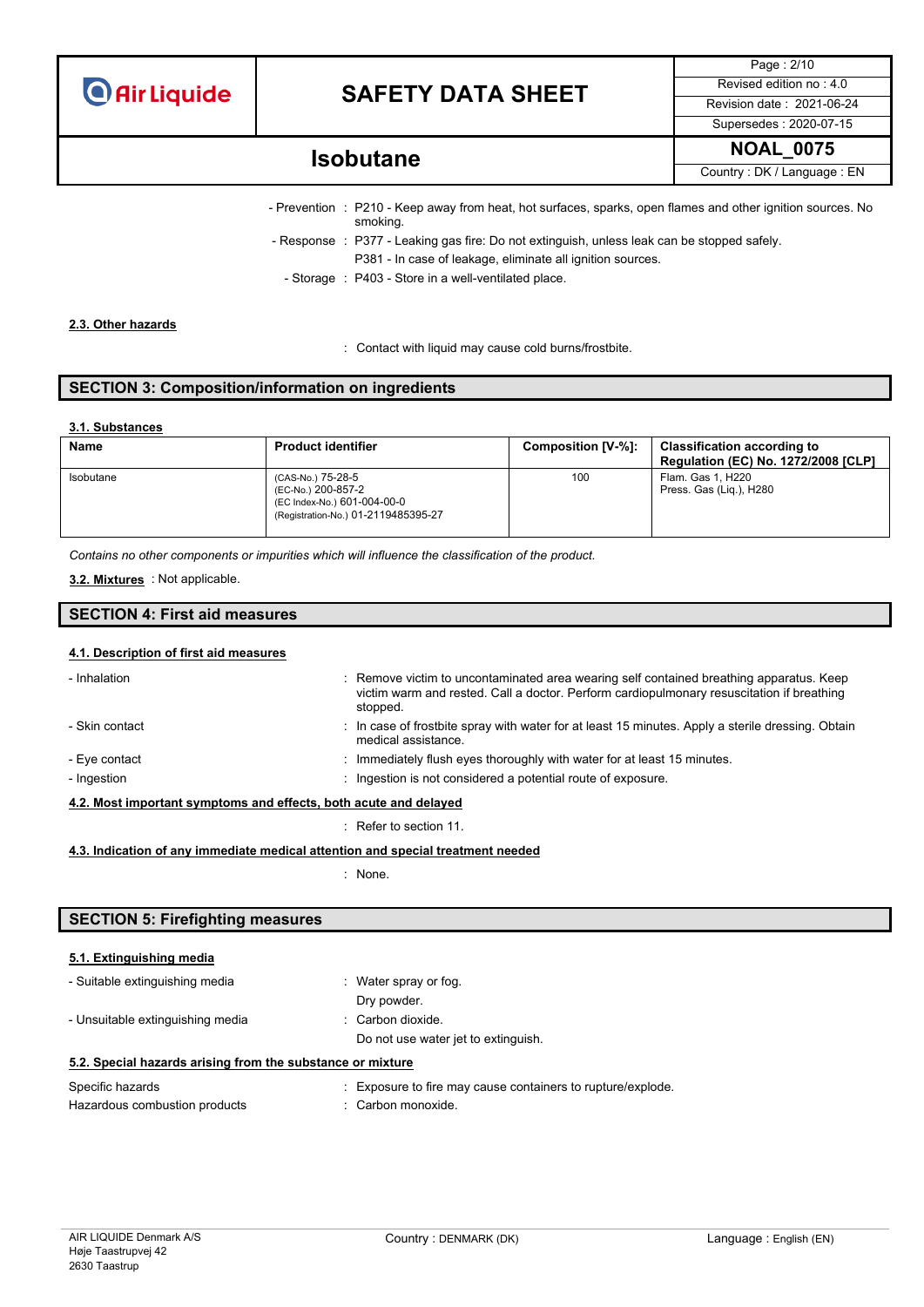

Page : 3/10 Supersedes : 2020-07-15

**NOAL\_0075 Isobutane**

Country : DK / Language : EN

| 5.3. Advice for firefighters                   |                                                                                                                                                                                                                                                                                                                   |
|------------------------------------------------|-------------------------------------------------------------------------------------------------------------------------------------------------------------------------------------------------------------------------------------------------------------------------------------------------------------------|
| Specific methods                               | : Use fire control measures appropriate for the surrounding fire. Exposure to fire and heat<br>radiation may cause gas receptacles to rupture. Cool endangered receptacles with water spray<br>jet from a protected position. Prevent water used in emergency cases from entering sewers and<br>drainage systems. |
|                                                | If possible, stop flow of product.                                                                                                                                                                                                                                                                                |
|                                                | Use water spray or fog to knock down fire fumes if possible.                                                                                                                                                                                                                                                      |
|                                                | Do not extinguish a leaking gas flame unless absolutely necessary. Spontaneous/explosive re-<br>ignition may occur. Extinguish any other fire.                                                                                                                                                                    |
|                                                | Move containers away from the fire area if this can be done without risk.                                                                                                                                                                                                                                         |
| Special protective equipment for fire fighters | : In confined space use self-contained breathing apparatus.                                                                                                                                                                                                                                                       |
|                                                | Standard protective clothing and equipment (Self Contained Breathing Apparatus) for fire<br>fighters.                                                                                                                                                                                                             |
|                                                | Standard EN 137 - Self-contained open-circuit compressed air breathing apparatus with full<br>face mask.                                                                                                                                                                                                          |
|                                                | Standard EN 469 - Protective clothing for firefighters. Standard - EN 659: Protective gloves for<br>firefighters.                                                                                                                                                                                                 |
|                                                |                                                                                                                                                                                                                                                                                                                   |

### **SECTION 6: Accidental release measures**

### **6.1. Personal precautions, protective equipment and emergency procedures**

|                                                           | : Try to stop release.                                                                                                    |
|-----------------------------------------------------------|---------------------------------------------------------------------------------------------------------------------------|
|                                                           | Evacuate area.                                                                                                            |
|                                                           | Monitor concentration of released product.                                                                                |
|                                                           | Consider the risk of potentially explosive atmospheres.                                                                   |
|                                                           | Wear self-contained breathing apparatus when entering area unless atmosphere is proved to<br>be safe.                     |
|                                                           | Eliminate ignition sources.                                                                                               |
|                                                           | Ensure adequate air ventilation.                                                                                          |
|                                                           | Prevent from entering sewers, basements and workpits, or any place where its accumulation<br>can be dangerous.            |
|                                                           | Act in accordance with local emergency plan.                                                                              |
|                                                           | Stay upwind.                                                                                                              |
| 6.2. Environmental precautions                            |                                                                                                                           |
|                                                           | : Try to stop release.                                                                                                    |
| 6.3. Methods and material for containment and cleaning up |                                                                                                                           |
|                                                           | : Keep area evacuated and free from ignition sources until any spilled liquid has evaporated<br>(ground free from frost). |
| 6.4. Reference to other sections                          |                                                                                                                           |
|                                                           | $\therefore$ See also sections 8 and 13.                                                                                  |

| <b>SECTION 7: Handling and storage</b> |                                                                                                  |
|----------------------------------------|--------------------------------------------------------------------------------------------------|
| 7.1. Precautions for safe handling     |                                                                                                  |
| Safe use of the product                | : Do not breathe gas.                                                                            |
|                                        | Avoid release of product into atmosphere.                                                        |
|                                        | The product must be handled in accordance with good industrial hygiene and safety<br>procedures. |
|                                        | Only experienced and properly instructed persons should handle gases under pressure.             |
|                                        | Consider pressure relief device(s) in gas installations.                                         |
|                                        | Engura the complete gen overlap was (er is requieriby) obsolved for looks before use             |

e the complete gas system was (or is regularily) checked for leaks before use.

Do not smoke while handling product.

Use only properly specified equipment which is suitable for this product, its supply pressure and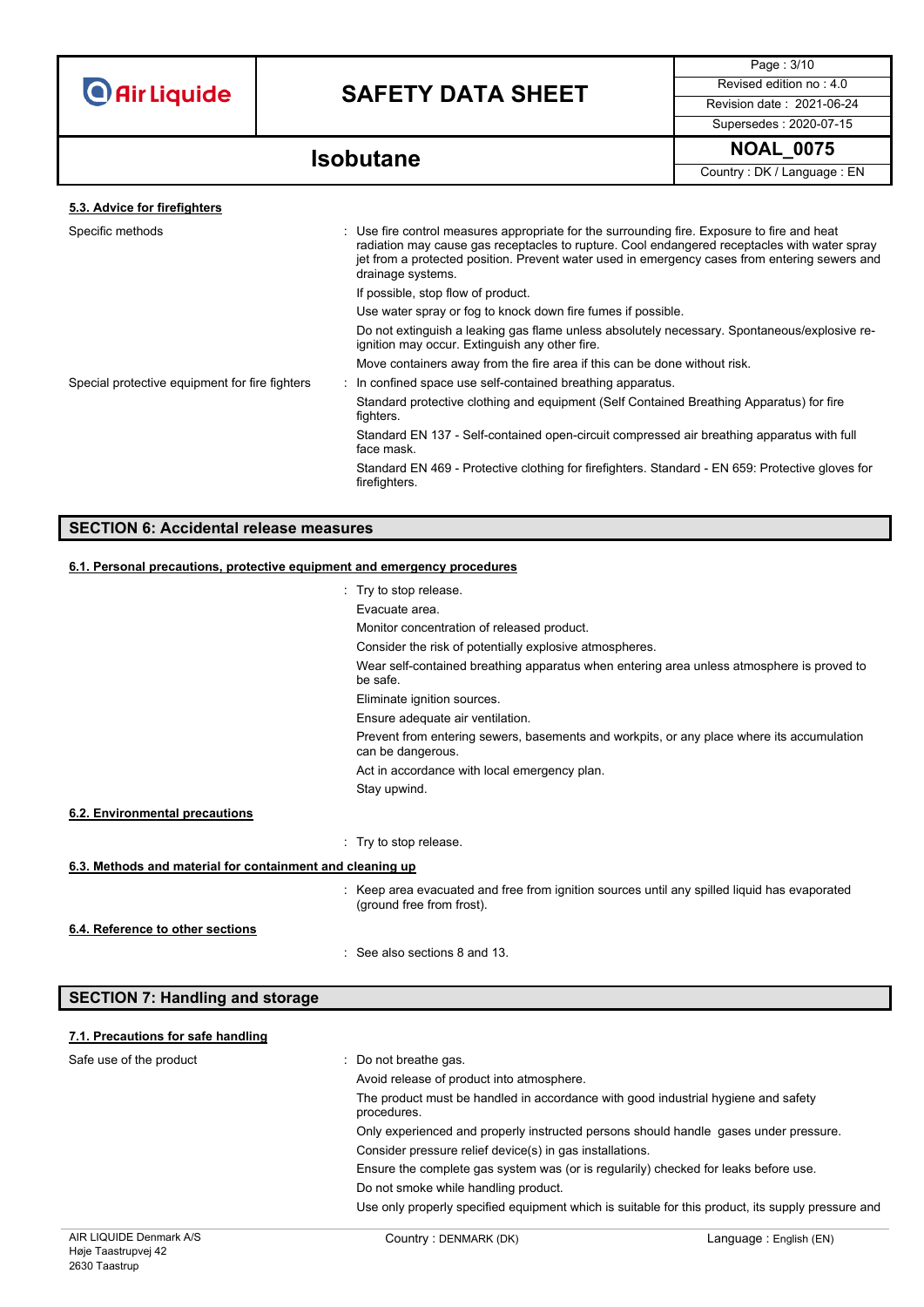# **SAFETY DATA SHEET** Revised edition no : 4.0

Page : 4/10 Supersedes : 2020-07-15

### **Isobutane**

| OAL<br>-07<br>76 |
|------------------|
|------------------|

Country : DK / Language : EN

|                                                                   | temperature. Contact your gas supplier if in doubt.                                                                                                              |
|-------------------------------------------------------------------|------------------------------------------------------------------------------------------------------------------------------------------------------------------|
|                                                                   | Avoid suck back of water, acid and alkalis.                                                                                                                      |
|                                                                   | Assess the risk of potentially explosive atmospheres and the need for explosion-proof                                                                            |
|                                                                   | equipment.                                                                                                                                                       |
|                                                                   | Purge air from system before introducing gas.                                                                                                                    |
|                                                                   | Take precautionary measures against static discharge.                                                                                                            |
|                                                                   | Keep away from ignition sources (including static discharges).                                                                                                   |
|                                                                   | Consider the use of only non-sparking tools.                                                                                                                     |
|                                                                   | Ensure equipment is adequately earthed.                                                                                                                          |
| Safe handling of the gas receptacle                               | Refer to supplier's container handling instructions.                                                                                                             |
|                                                                   | Do not allow backfeed into the container.                                                                                                                        |
|                                                                   | Protect containers from physical damage; do not drag, roll, slide or drop.                                                                                       |
|                                                                   | When moving cylinders, even for short distances, use a cart (trolley, hand truck, etc.) designed<br>to transport cylinders.                                      |
|                                                                   | Leave valve protection caps in place until the container has been secured against either a wall<br>or bench or placed in a container stand and is ready for use. |
|                                                                   | If user experiences any difficulty operating valve discontinue use and contact supplier.                                                                         |
|                                                                   | Never attempt to repair or modify container valves or safety relief devices.                                                                                     |
|                                                                   | Damaged valves should be reported immediately to the supplier.                                                                                                   |
|                                                                   | Keep container valve outlets clean and free from contaminants particularly oil and water.                                                                        |
|                                                                   | Replace valve outlet caps or plugs and container caps where supplied as soon as container is<br>disconnected from equipment.                                     |
|                                                                   | Close container valve after each use and when empty, even if still connected to equipment.                                                                       |
|                                                                   | Never attempt to transfer gases from one cylinder/container to another.                                                                                          |
|                                                                   | Never use direct flame or electrical heating devices to raise the pressure of a container.                                                                       |
|                                                                   | Do not remove or deface labels provided by the supplier for the identification of the content of<br>the container.                                               |
|                                                                   | Suck back of water into the container must be prevented.                                                                                                         |
|                                                                   | Open valve slowly to avoid pressure shock.                                                                                                                       |
| 7.2. Conditions for safe storage, including any incompatibilities |                                                                                                                                                                  |
|                                                                   | Observe all regulations and local requirements regarding storage of containers.                                                                                  |
|                                                                   | Containers should not be stored in conditions likely to encourage corrosion.                                                                                     |
|                                                                   | Container valve guards or caps should be in place.                                                                                                               |
|                                                                   | Containers should be stored in the vertical position and properly secured to prevent them from<br>falling over.                                                  |
|                                                                   | Stored containers should be periodically checked for general condition and leakage.                                                                              |
|                                                                   | Keep container below 50°C in a well ventilated place.                                                                                                            |
|                                                                   | Store containers in location free from fire risk and away from sources of heat and ignition.                                                                     |
|                                                                   | Keep away from combustible materials.                                                                                                                            |
|                                                                   | Segregate from oxidant gases and other oxidants in store.                                                                                                        |
|                                                                   | All electrical equipment in the storage areas should be compatible with the risk of a potentially<br>explosive atmosphere.                                       |
| 7.3. Specific end use(s)                                          |                                                                                                                                                                  |
|                                                                   | : None.                                                                                                                                                          |

### **SECTION 8: Exposure controls/personal protection**

#### **8.1. Control parameters**

DNEL (Derived-No Effect Level) : None established.

PNEC (Predicted No-Effect Concentration) : None established.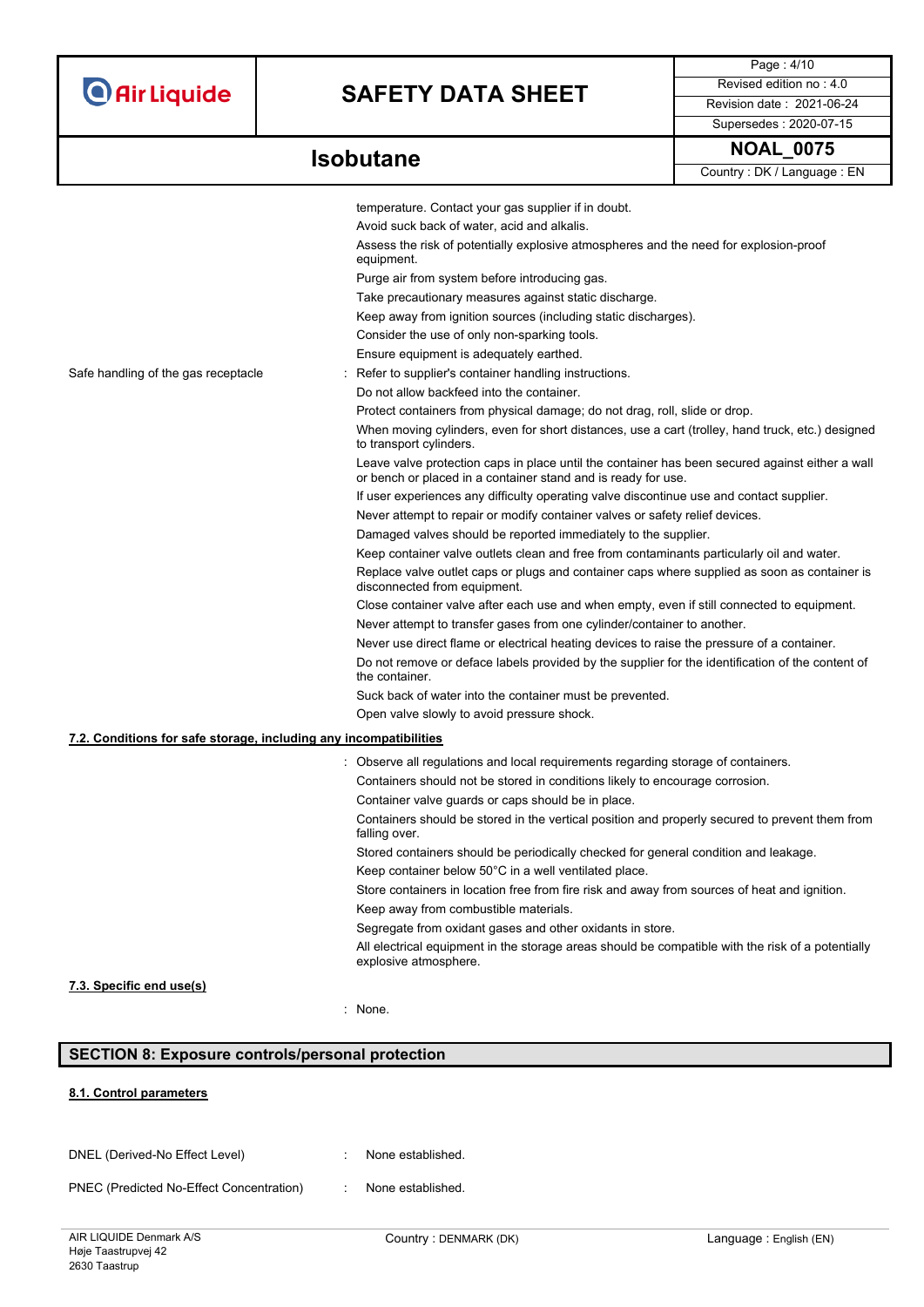

Page : 5/10 Supersedes : 2020-07-15

**NOAL\_0075 Isobutane**

Country : DK / Language : EN

#### **8.2. Exposure controls**

| 8.2.1. Appropriate engineering controls                                   |                                                                                                                                                                                                                                                                                                                         |
|---------------------------------------------------------------------------|-------------------------------------------------------------------------------------------------------------------------------------------------------------------------------------------------------------------------------------------------------------------------------------------------------------------------|
|                                                                           | : Provide adequate general and local exhaust ventilation.                                                                                                                                                                                                                                                               |
|                                                                           | Product to be handled in a closed system.                                                                                                                                                                                                                                                                               |
|                                                                           | Systems under pressure should be regularily checked for leakages.                                                                                                                                                                                                                                                       |
|                                                                           | Ensure exposure is below occupational exposure limits (where available).                                                                                                                                                                                                                                                |
|                                                                           | Gas detectors should be used when flammable gases/vapours may be released.                                                                                                                                                                                                                                              |
|                                                                           | Consider the use of a work permit system e.g. for maintenance activities.                                                                                                                                                                                                                                               |
| 8.2.2. Individual protection measures, e.g. personal protective equipment |                                                                                                                                                                                                                                                                                                                         |
|                                                                           | : A risk assessment should be conducted and documented in each work area to assess the risks<br>related to the use of the product and to select the PPE that matches the relevant risk. The<br>following recommendations should be considered:<br>PPE compliant to the recommended EN/ISO standards should be selected. |
| • Eye/face protection                                                     | : Wear goggles when transfilling or breaking transfer connections.<br>Standard EN 166 - Personal eye-protection - specifications.                                                                                                                                                                                       |
| • Skin protection                                                         |                                                                                                                                                                                                                                                                                                                         |
| - Hand protection                                                         | : Wear working gloves when handling gas containers.                                                                                                                                                                                                                                                                     |
|                                                                           | Standard EN 388 - Protective gloves against mechanical risk.                                                                                                                                                                                                                                                            |
|                                                                           | Wear cold insulating gloves when transfilling or breaking transfer connections.                                                                                                                                                                                                                                         |
|                                                                           | Standard EN 511 - Cold insulating gloves.                                                                                                                                                                                                                                                                               |
| - Other                                                                   | Consider the use of flame resistant anti-static safety clothing.                                                                                                                                                                                                                                                        |
|                                                                           | Standard EN ISO 14116 - Limited flame spread materials.<br>Standard EN 1149-5 - Protective clothing: Electrostatic properties.                                                                                                                                                                                          |
|                                                                           | Wear safety shoes while handling containers.                                                                                                                                                                                                                                                                            |
|                                                                           | Standard EN ISO 20345 - Personal protective equipment - Safety footwear.                                                                                                                                                                                                                                                |
| • Respiratory protection                                                  | Gas filters may be used if all surrounding conditions e.g. type and concentration of the                                                                                                                                                                                                                                |
|                                                                           | contaminant(s) and duration of use are known.<br>Use gas filters with full face mask, where exposure limits may be exceeded for a short-term                                                                                                                                                                            |
|                                                                           | period, e.g. connecting or disconnecting containers.                                                                                                                                                                                                                                                                    |
|                                                                           | Recommended: Filter AX (brown).<br>Gas filters do not protect against oxygen deficiency.                                                                                                                                                                                                                                |
|                                                                           | Standard EN 14387 - Gas filter(s), combined filter(s) and standard EN136, full face masks.                                                                                                                                                                                                                              |
| • Thermal hazards                                                         | : None in addition to the above sections.                                                                                                                                                                                                                                                                               |
| 8.2.3. Environmental exposure controls                                    |                                                                                                                                                                                                                                                                                                                         |

: Refer to local regulations for restriction of emissions to the atmosphere. See section 13 for specific methods for waste gas treatment.

### **SECTION 9: Physical and chemical properties**

#### **9.1. Information on basic physical and chemical properties**

Appearance

| Physical state at 20°C / 101.3kPa<br>$\bullet$ | : Gas                                                                             |                        |
|------------------------------------------------|-----------------------------------------------------------------------------------|------------------------|
| Colour<br>$\bullet$                            | : Colourless.                                                                     |                        |
| Odour                                          | : Stenchant often added. Sweetish. Poor warning properties at low concentrations. |                        |
| Odour threshold                                | : Odour threshold is subjective and inadequate to warn of overexposure.           |                        |
| рH                                             | : Not applicable for gases and gas mixtures.                                      |                        |
| Melting point / Freezing point                 | $: -159 °C$                                                                       |                        |
| Boiling point                                  | : -12 $^{\circ}$ C                                                                |                        |
| Flash point                                    | : Not applicable for gases and gas mixtures.                                      |                        |
| Evaporation rate                               | : Not applicable for gases and gas mixtures.                                      |                        |
| AIR LIQUIDE Denmark A/S                        | Country: DENMARK (DK)                                                             | Language: English (EN) |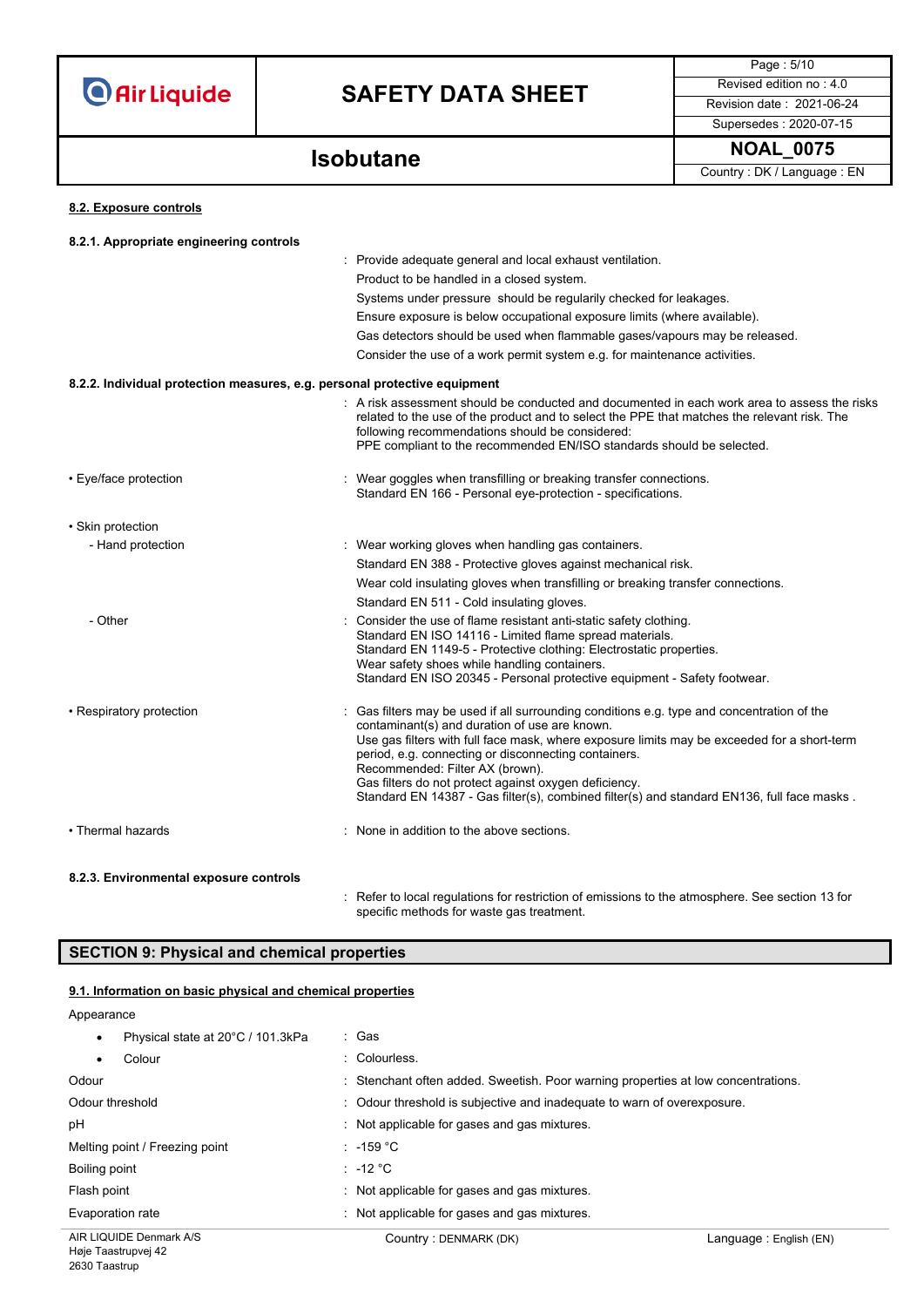# **SAFETY DATA SHEET** Revised edition no : 4.0

Supersedes : 2020-07-15

Page : 6/10

**NOAL\_0075 Isobutane**

Country : DK / Language : EN

| Flammability (solid, gas)                       | Extremely flammable gas                                                                                   |
|-------------------------------------------------|-----------------------------------------------------------------------------------------------------------|
| <b>Explosive limits</b>                         | $1.5 - 9.4$ vol %                                                                                         |
| Vapour pressure [20°C]                          | : $3 \text{ bar(a)}$                                                                                      |
| Vapour pressure [50°C]                          | $\therefore$ 6.9 bar(a)                                                                                   |
| Vapour density                                  | : Not applicable.                                                                                         |
| Relative density, liquid (water=1)              | . 0.59                                                                                                    |
| Relative density, gas (air=1)                   | $\therefore$ 2                                                                                            |
| Water solubility                                | $: 54$ mg/                                                                                                |
| Partition coefficient n-octanol/water (Log Kow) | : 2.76                                                                                                    |
| Auto-ignition temperature                       | : 460 °C                                                                                                  |
| Decomposition temperature                       | : Not applicable.                                                                                         |
| Viscosity                                       | : No reliable data available.                                                                             |
| Explosive properties                            | : Not applicable.                                                                                         |
| Oxidising properties                            | : Not applicable.                                                                                         |
| 9.2. Other information                          |                                                                                                           |
| Molar mass                                      | $: 58$ g/mol                                                                                              |
| Critical temperature [°C]                       | : 135 °C                                                                                                  |
| Other data                                      | Gas/vapour heavier than air. May accumulate in confined spaces, particularly at or below<br>ground level. |

| <b>SECTION 10: Stability and reactivity</b> |                                                                                                           |
|---------------------------------------------|-----------------------------------------------------------------------------------------------------------|
| 10.1. Reactivity                            |                                                                                                           |
|                                             | : No reactivity hazard other than the effects described in sub-sections below.                            |
| 10.2. Chemical stability                    |                                                                                                           |
|                                             | : Stable under normal conditions.                                                                         |
| 10.3. Possibility of hazardous reactions    |                                                                                                           |
|                                             | : Can form explosive mixture with air.                                                                    |
|                                             | May react violently with oxidants.                                                                        |
| 10.4. Conditions to avoid                   |                                                                                                           |
|                                             | : Keep away from heat/sparks/open flames/hot surfaces. $-$ No smoking.                                    |
|                                             | Avoid moisture in installation systems.                                                                   |
| 10.5. Incompatible materials                |                                                                                                           |
|                                             | : Air, Oxidisers.                                                                                         |
|                                             | For additional information on compatibility refer to ISO 11114.                                           |
| 10.6. Hazardous decomposition products      |                                                                                                           |
|                                             | : Under normal conditions of storage and use, hazardous decomposition products should not be<br>produced. |

| <b>SECTION 11: Toxicological information</b> |                                                                                                |                         |  |  |
|----------------------------------------------|------------------------------------------------------------------------------------------------|-------------------------|--|--|
| 11.1. Information on toxicological effects   |                                                                                                |                         |  |  |
| <b>Acute toxicity</b>                        | Toxicological effects not expected from this product if occupational exposure limit values are |                         |  |  |
|                                              | not exceeded                                                                                   |                         |  |  |
| <b>Skin corrosion/irritation</b>             | No known effects from this product.                                                            |                         |  |  |
| Serious eye damage/irritation                | No known effects from this product.                                                            |                         |  |  |
| AIR LIQUIDE Denmark A/S                      | Country: DENMARK (DK)                                                                          | Language : English (EN) |  |  |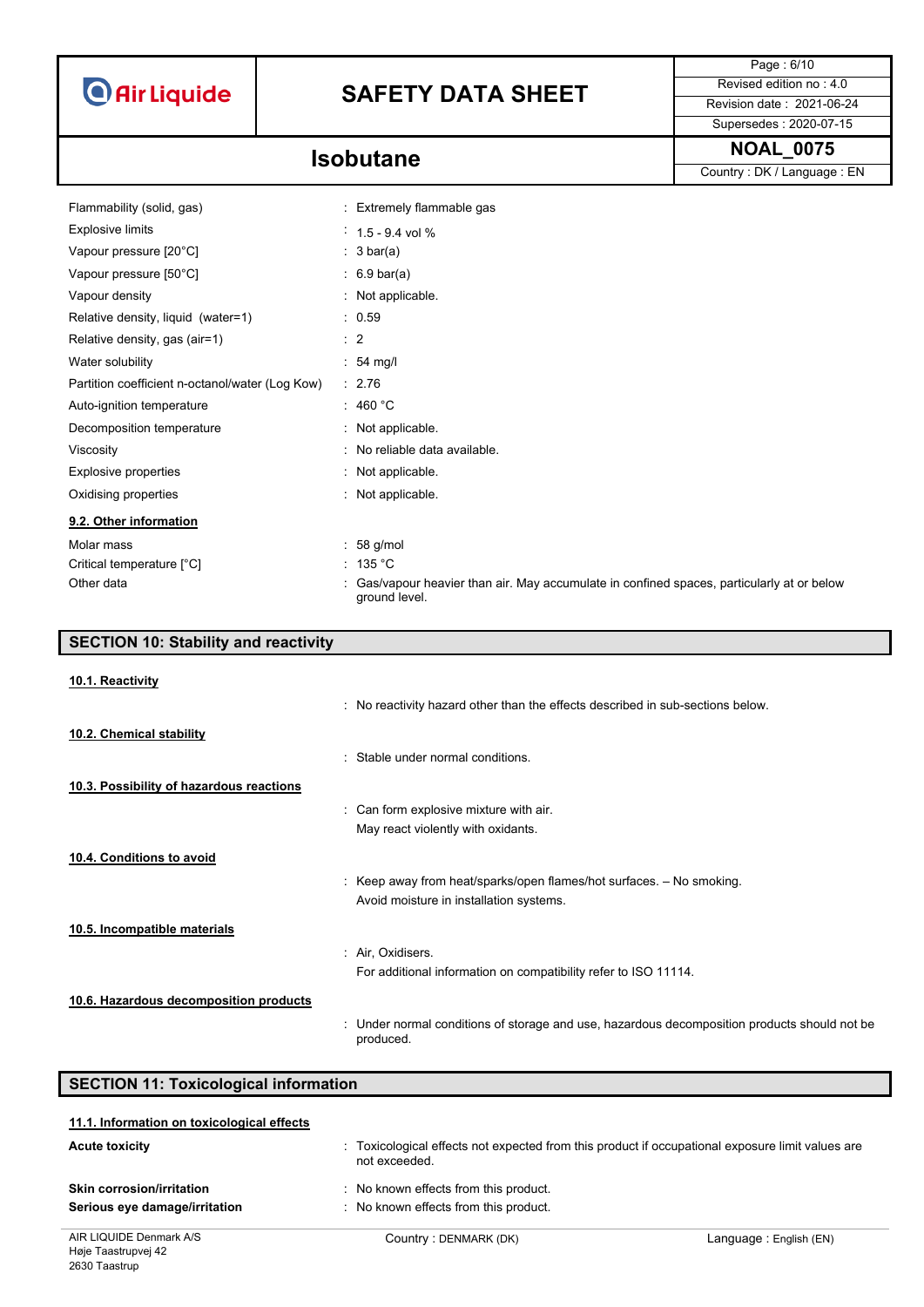

Page : 7/10 Supersedes : 2020-07-15

**NOAL\_0075 Isobutane** Country : DK / Language : EN

| Respiratory or skin sensitisation    | : No known effects from this product.        |
|--------------------------------------|----------------------------------------------|
| Germ cell mutagenicity               | : No known effects from this product.        |
| Carcinogenicity                      | : No known effects from this product.        |
| <b>Reproductive toxicity</b>         | ÷                                            |
| Toxic for reproduction : Fertility   | No known effects from this product.          |
| Toxic for reproduction: unborn child | : No known effects from this product.        |
| <b>STOT-single exposure</b>          | : No known effects from this product.        |
| <b>STOT-repeated exposure</b>        | : No known effects from this product.        |
| <b>Aspiration hazard</b>             | : Not applicable for gases and gas mixtures. |

### **SECTION 12: Ecological information**

#### **12.1. Toxicity**

| Assessment                               | : Classification criteria are not met.                                                                                            |
|------------------------------------------|-----------------------------------------------------------------------------------------------------------------------------------|
| EC50 48h - Daphnia magna [mg/l]          | : $16.3 \text{ mg/l}$                                                                                                             |
| EC50 72h - Algae [mg/l]                  | $: 8.6$ mg/l                                                                                                                      |
| LC50 96 h - Fish [mg/l]                  | $: 28$ mg/                                                                                                                        |
| <b>Isobutane</b> (75-28-5)               |                                                                                                                                   |
| EC50 48h - Daphnia magna [mg/l]          | 16.3 mg/l                                                                                                                         |
| EC50 72h - Algae [mg/l]                  | 8.6 mg/l                                                                                                                          |
| LC50 96 h - Fish [mg/l]                  | 28 mg/l                                                                                                                           |
| 12.2. Persistence and degradability      |                                                                                                                                   |
| Assessment                               | : The substance is readily biodegradable. Unlikely to persist.                                                                    |
| 12.3. Bioaccumulative potential          |                                                                                                                                   |
| Assessment                               | : Not expected to bioaccumulate due to the low log Kow (log Kow $<$ 4).<br>Refer to section 9.                                    |
| 12.4. Mobility in soil                   |                                                                                                                                   |
| Assessment                               | : Because of its high volatility, the product is unlikely to cause ground or water pollution.<br>Partition into soil is unlikely. |
| 12.5. Results of PBT and vPvB assessment |                                                                                                                                   |
| Assessment                               | : Not classified as PBT or vPvB.                                                                                                  |
| 12.6. Other adverse effects              |                                                                                                                                   |
| Other adverse effects                    | : No known effects from this product.                                                                                             |
| Effect on the ozone layer                | : None.                                                                                                                           |
| Global warming potential [CO2=1]         | 3                                                                                                                                 |
| Effect on global warming                 | : Contains greenhouse gas(es).                                                                                                    |
|                                          |                                                                                                                                   |
|                                          | When discharged in large quantities may contribute to the greenhouse effect.                                                      |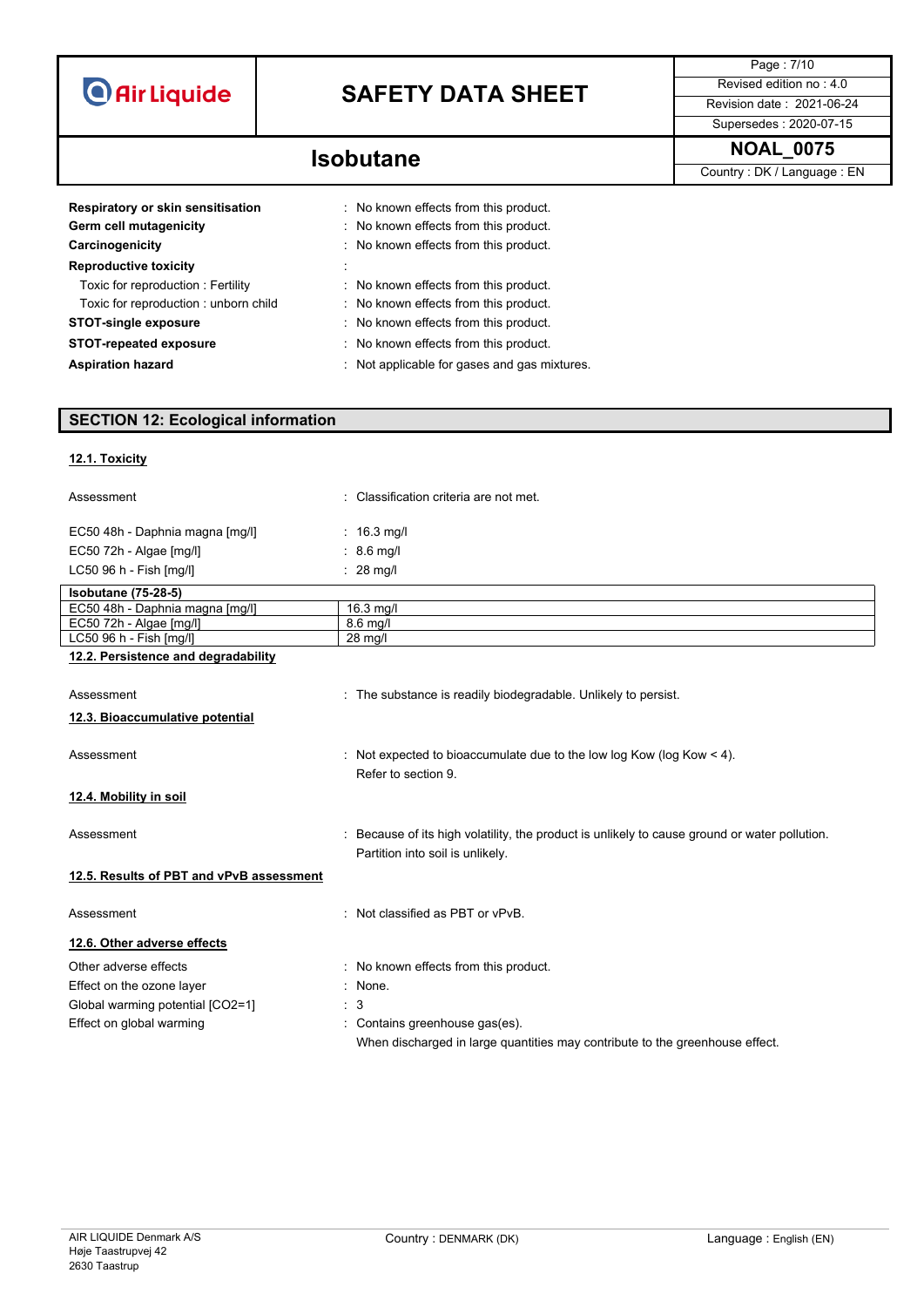# **SAFETY DATA SHEET** Revised edition no : 4.0

Page : 8/10 Supersedes : 2020-07-15

### **NOAL\_0075 Isobutane**

Country : DK / Language : EN

### **SECTION 13: Disposal considerations**

**SECTION 14: Transport information**

| 13.1. Waste treatment methods                                                         |                                                                                                                                                                               |
|---------------------------------------------------------------------------------------|-------------------------------------------------------------------------------------------------------------------------------------------------------------------------------|
|                                                                                       | Contact supplier if guidance is required.                                                                                                                                     |
|                                                                                       | Do not discharge into areas where there is a risk of forming an explosive mixture with air.<br>Waste gas should be flared through a suitable burner with flash back arrestor. |
|                                                                                       | Do not discharge into any place where its accumulation could be dangerous.                                                                                                    |
|                                                                                       | Ensure that the emission levels from local regulations or operating permits are not exceeded.                                                                                 |
|                                                                                       | Refer to the EIGA code of practice Doc.30 "Disposal of Gases", downloadable at<br>http://www.eiga.org for more guidance on suitable disposal methods.                         |
|                                                                                       | Return unused product in original container to supplier.                                                                                                                      |
| List of hazardous waste codes (from<br>Commission Decision 2000/532/EC as<br>amended) | $\pm$ 16 05 04 $^{\star}$ . Gases in pressure containers (including halons) containing hazardous substances.                                                                  |
| 13.2. Additional information                                                          |                                                                                                                                                                               |
|                                                                                       | External treatment and disposal of waste should comply with applicable local and/or national<br>regulations.                                                                  |

| 14.1. UN number                       |                                                                                                                                                                |
|---------------------------------------|----------------------------------------------------------------------------------------------------------------------------------------------------------------|
| UN-No.                                | : 1969                                                                                                                                                         |
| 14.2. UN proper shipping name         |                                                                                                                                                                |
| Transport by road/rail (ADR/RID)      | <b>ISOBUTANE</b>                                                                                                                                               |
| Transport by air (ICAO-TI / IATA-DGR) | Isobutane                                                                                                                                                      |
| Transport by sea (IMDG)               | <b>ISOBUTANE</b>                                                                                                                                               |
| 14.3. Transport hazard class(es)      |                                                                                                                                                                |
| Labelling                             |                                                                                                                                                                |
|                                       | 2.1 : Flammable gases.                                                                                                                                         |
| Transport by road/rail (ADR/RID)      |                                                                                                                                                                |
| Class                                 | $\therefore$ 2                                                                                                                                                 |
| Classification code                   | : 2F                                                                                                                                                           |
| Hazard identification number          | : 23                                                                                                                                                           |
| <b>Tunnel Restriction</b>             | : B/D - Tank carriage : Passage forbidden through tunnels of category B, C, D and E. Other<br>carriage : Passage forbidden through tunnels of category D and E |
| Transport by air (ICAO-TI / IATA-DGR) |                                                                                                                                                                |
| Class / Div. (Sub. risk(s))           | : 2.1                                                                                                                                                          |
| Transport by sea (IMDG)               |                                                                                                                                                                |
| Class / Div. (Sub. risk(s))           | $\therefore$ 2.1                                                                                                                                               |
| Emergency Schedule (EmS) - Fire       | $: F-D$                                                                                                                                                        |
| Emergency Schedule (EmS) - Spillage   | $: S-U$                                                                                                                                                        |
| 14.4. Packing group                   |                                                                                                                                                                |
| Transport by road/rail (ADR/RID)      | Not established.                                                                                                                                               |
| Transport by air (ICAO-TI / IATA-DGR) | Not established.                                                                                                                                               |
| Transport by sea (IMDG)               | Not established.                                                                                                                                               |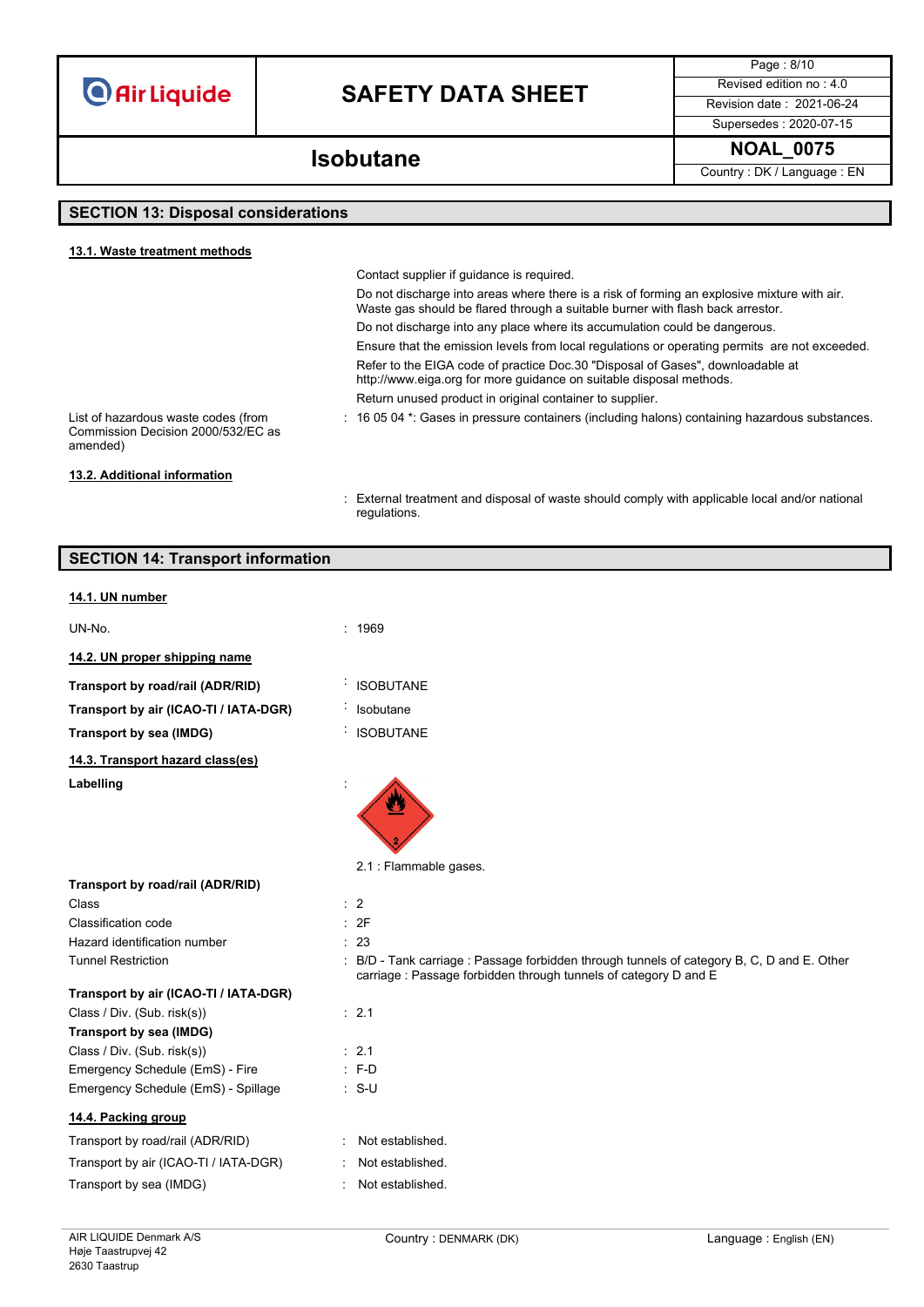|                                       |                                                                                                                                          | Page: 9/10                                                                  |  |  |
|---------------------------------------|------------------------------------------------------------------------------------------------------------------------------------------|-----------------------------------------------------------------------------|--|--|
|                                       |                                                                                                                                          | Revised edition no: 4.0                                                     |  |  |
| <b>O</b> Air Liquide                  | <b>SAFETY DATA SHEET</b>                                                                                                                 | Revision date: 2021-06-24                                                   |  |  |
|                                       |                                                                                                                                          | Supersedes: 2020-07-15                                                      |  |  |
|                                       | <b>Isobutane</b>                                                                                                                         | <b>NOAL_0075</b>                                                            |  |  |
|                                       |                                                                                                                                          | Country: DK / Language: EN                                                  |  |  |
| 14.5. Environmental hazards           |                                                                                                                                          |                                                                             |  |  |
| Transport by road/rail (ADR/RID)      | None.                                                                                                                                    |                                                                             |  |  |
| Transport by air (ICAO-TI / IATA-DGR) | None.                                                                                                                                    |                                                                             |  |  |
| Transport by sea (IMDG)               | : None.                                                                                                                                  |                                                                             |  |  |
| 14.6. Special precautions for user    |                                                                                                                                          |                                                                             |  |  |
| <b>Packing Instruction(s)</b>         |                                                                                                                                          |                                                                             |  |  |
| Transport by road/rail (ADR/RID)      | : P200                                                                                                                                   |                                                                             |  |  |
| Transport by air (ICAO-TI / IATA-DGR) |                                                                                                                                          |                                                                             |  |  |
| Passenger and Cargo Aircraft          | · Forbidden                                                                                                                              |                                                                             |  |  |
| Cargo Aircraft only                   | 200.                                                                                                                                     |                                                                             |  |  |
| Transport by sea (IMDG)               | : P200                                                                                                                                   |                                                                             |  |  |
| Special transport precautions         | : Avoid transport on vehicles where the load space is not separated from the driver's<br>compartment.                                    |                                                                             |  |  |
|                                       | Ensure vehicle driver is aware of the potential hazards of the load and knows what to do in the<br>event of an accident or an emergency. |                                                                             |  |  |
|                                       | Before transporting product containers:                                                                                                  |                                                                             |  |  |
|                                       | - Ensure there is adequate ventilation.                                                                                                  |                                                                             |  |  |
|                                       | - Ensure that containers are firmly secured.                                                                                             |                                                                             |  |  |
|                                       | - Ensure valve is closed and not leaking.                                                                                                |                                                                             |  |  |
|                                       |                                                                                                                                          | - Ensure valve outlet cap nut or plug (where provided) is correctly fitted. |  |  |
|                                       | - Ensure valve protection device (where provided) is correctly fitted.                                                                   |                                                                             |  |  |

#### **14.7. Transport in bulk according to Annex II of Marpol and the IBC Code**

: Not applicable.

### **SECTION 15: Regulatory information**

|  | 15.1. Safety, health and environmental regulations/legislation specific for the substance or mixture |  |  |  |
|--|------------------------------------------------------------------------------------------------------|--|--|--|
|  |                                                                                                      |  |  |  |

| <b>EU-Regulations</b>                     |                                                                             |
|-------------------------------------------|-----------------------------------------------------------------------------|
| Restrictions on use                       | : None.                                                                     |
| Seveso Directive: 2012/18/EU (Seveso III) | : Listed.                                                                   |
| <b>National regulations</b>               |                                                                             |
| National legislation                      | : Ensure all national/local regulations are observed.                       |
| <b>Denmark</b>                            |                                                                             |
| Recommendations Danish Regulation         | : Young people below the age of 18 years are not allowed to use the product |
| 15.2. Chemical safety assessment          |                                                                             |
|                                           | $\therefore$ A CSA has been carried out.                                    |

| <b>SECTION 16: Other information</b> |                                                                                      |
|--------------------------------------|--------------------------------------------------------------------------------------|
|                                      |                                                                                      |
| Indication of changes                | Revised safety data sheet in accordance with commission regulation (EU) No 453/2010. |